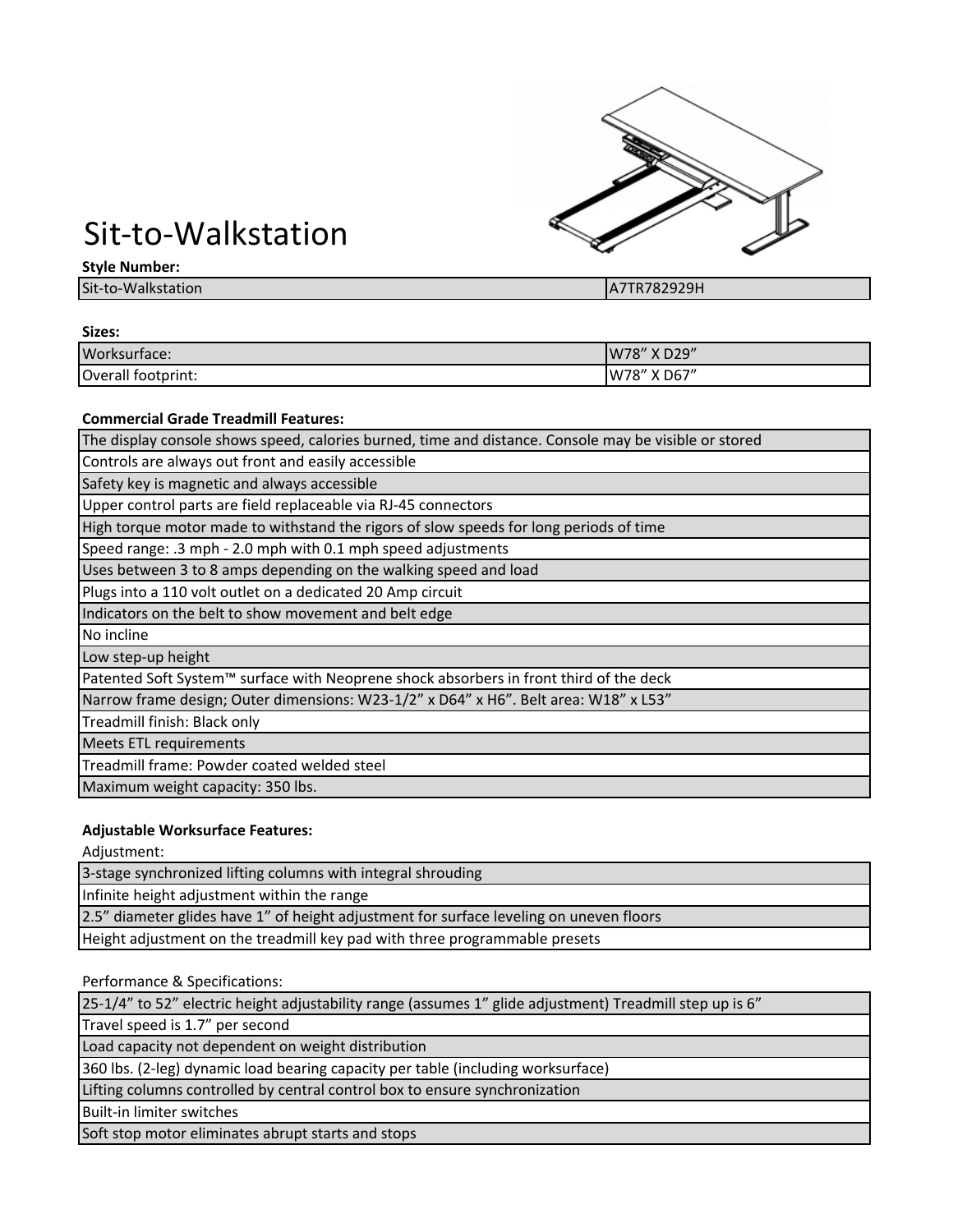Electrical – 120V, 60Hz, Single phase, 10% duty cycle. May draw 5 amps maximum under full load, idle current is typically 20mA

All assemblies meet or exceed ANSI/BIFMA standards

More than just a worksurface; add the right worktools and it becomes a fully adjustable workstation

Top Construction:

Core is 45 pound particle board

Surface is High Pressure Laminate

Urethane High Profile Edge is edge banded on the back and side to match the urethane finish on the front (user's) edge

Reinforced where necessary with steel bars

Worksurfaces have pre-drilled mounting holes for the base and display console

Wire management is available

Standard Steelcase Laminates

Urethane High Profile Edge used for palm rest eliminates hard front edge and provides grip for balance

Urethane High Profile Edge color: Black and Felt

Front indent on worksurface gets user closer to the flat panel and keeps body aligned to treadmill base

Worksurface proportioned for limited reach

Base Construction:

Lifting column is steel. Feet and stretcher bar are extruded aluminum.

Color: Black and Platinum

Low profile column construction

Precision balanced lifting columns minimize surface vibration

Electronics are 100% tested

Electronics are UL and CUL recognized components

Internal DC motor housed inside lifting column ensures smooth, quiet operation and no magnetic interference with a monitor on the worksurface

Wire management trough provided to manage excess controller wires

9 ft. power cord

Ships K.D. – minimal tools required for assembly

Metal Treadmill Receiver Plate between table feet insures stability (table will not tip over), keeps treadmill and table aligned and secures treadmill front to back

# **Terms & Conditions:**

Warranty:

Lifetime warranty on feet and stretchers

12 year warranty on worksurfaces

5 years warranty on lifting column, electronics, urethane profile.

Treadmill frame has a lifetime warranty

Treadmill parts and wear items are warranted for three (3) years

Treadmill service and labor are warranted for one (1) year,

Lead-time:

Standard – 4 to 6 weeks upon order acknowledgement

Specials – Anything not included in the above, including COL

*All lead-times subject to change based on business conditions*

**Returns:** Standard returns policy applies